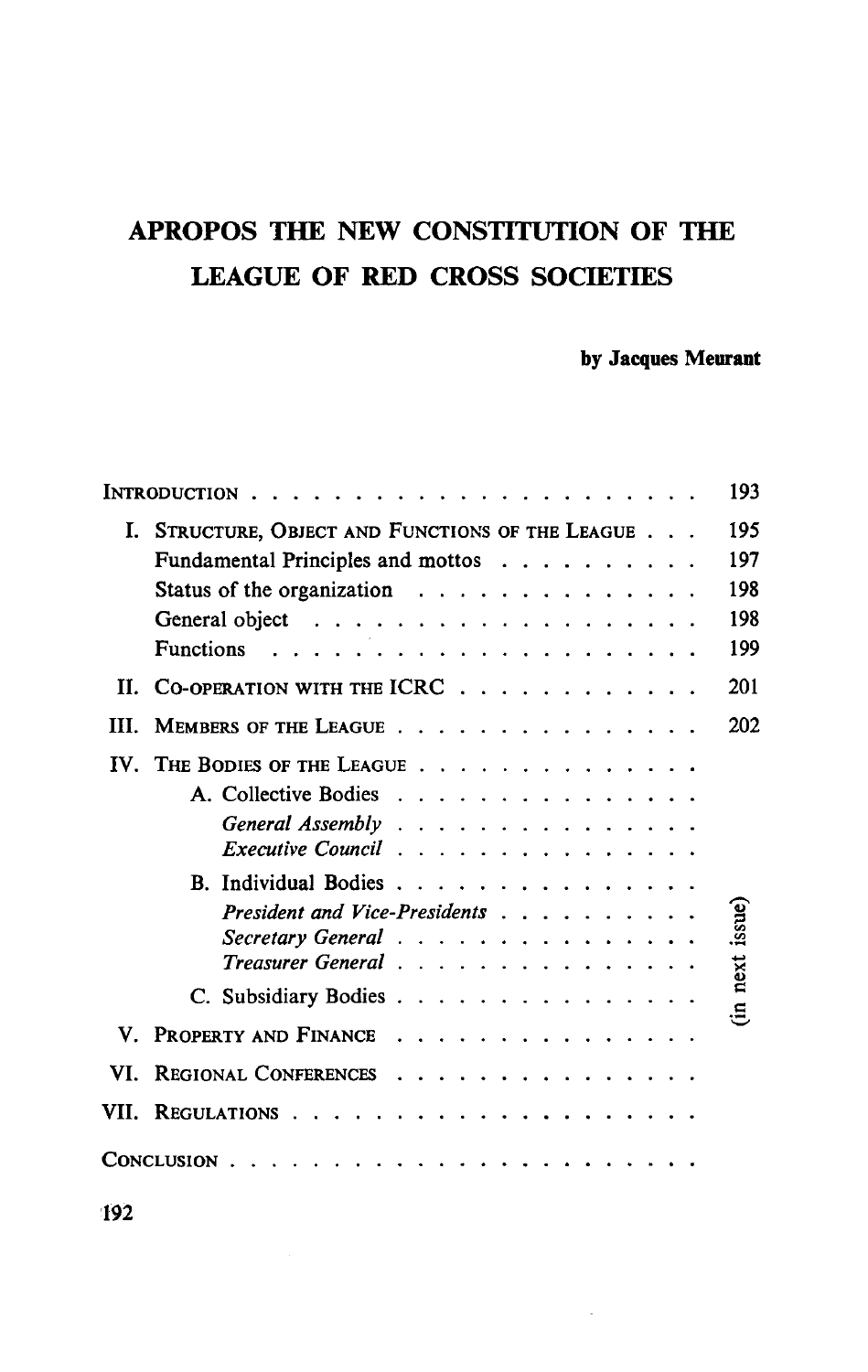#### **INTRODUCTION**

The idea of making an overall revision of the Constitution and Bye-Laws of the League occurred in the context of a major evolution in the activities of the institution, corresponding to the changing needs of its members and of peoples, as a result of the rapid transformations of the modern world.

Although the official legal texts governing the objectives, functions, structure and relationships of the League had undergone several partial revisions since 1919, they had been the subject of only one comprehensive revision up to 1973; this was made in 1938 when the League had only 56 members, including only 2 in Africa and 6 in Asia. It became obvious in the early 1970's that the League Constitution then in force no longer reflected adequately the activities of the federation and its members nor the responsibilities assigned to them by the League's statutory bodies. In addition, it was becoming urgent to re-examine certain out-dated provisions, to fill in certain gaps which experience had brought to light and to adapt the Constitution to the requirements of a modern and dynamic international non-governmental institution.

In 1973, the Board of Governors, at its XXXIInd Session, recognizing the need for a general examination of the Constitution and Bye-Laws of the League, instructed the Chairman of the Board of Governors to establish a group of experts to draft proposals for revision of the Constitution and Bve-Laws.<sup>1</sup>

This group, the "Constitution Revision Commission", consisting of 14 members, held ten meetings between 1974 and 1977 at which it drafted the proposals for the new Constitution and Rules of Procedure which were finally adopted by the Board of Governors at an Extraordinary Session at Geneva in 1976, and at its XXXIVth Session (Bucharest, October 1977).<sup>5</sup>

<sup>&</sup>lt;sup>1</sup> Resolution 15/73 of the XXXIInd session of the Board of Governors. The mandate of the group was re-affirmed and renewed by Resolution  $9/75$  of the XXXIIIrd session of the Board of Governors and again by decision  $3/7$ 

<sup>&</sup>lt;sup>2</sup> The Constitution Revision Commission comprised Mr. A. Alcantara (Senegal), President; Mr. F. Wendl (Austria), Secretary; Mr. E. Boeri (Monaco), Assistant Secretary—these three members constituting the Bureau of the Commission—and representatives of the National Societies of Australia, Bulgaria, Canada, France,<br>India, Kuwait, Nigeria, Philippines, Switzerland, United Kingdom and Yugoslavia.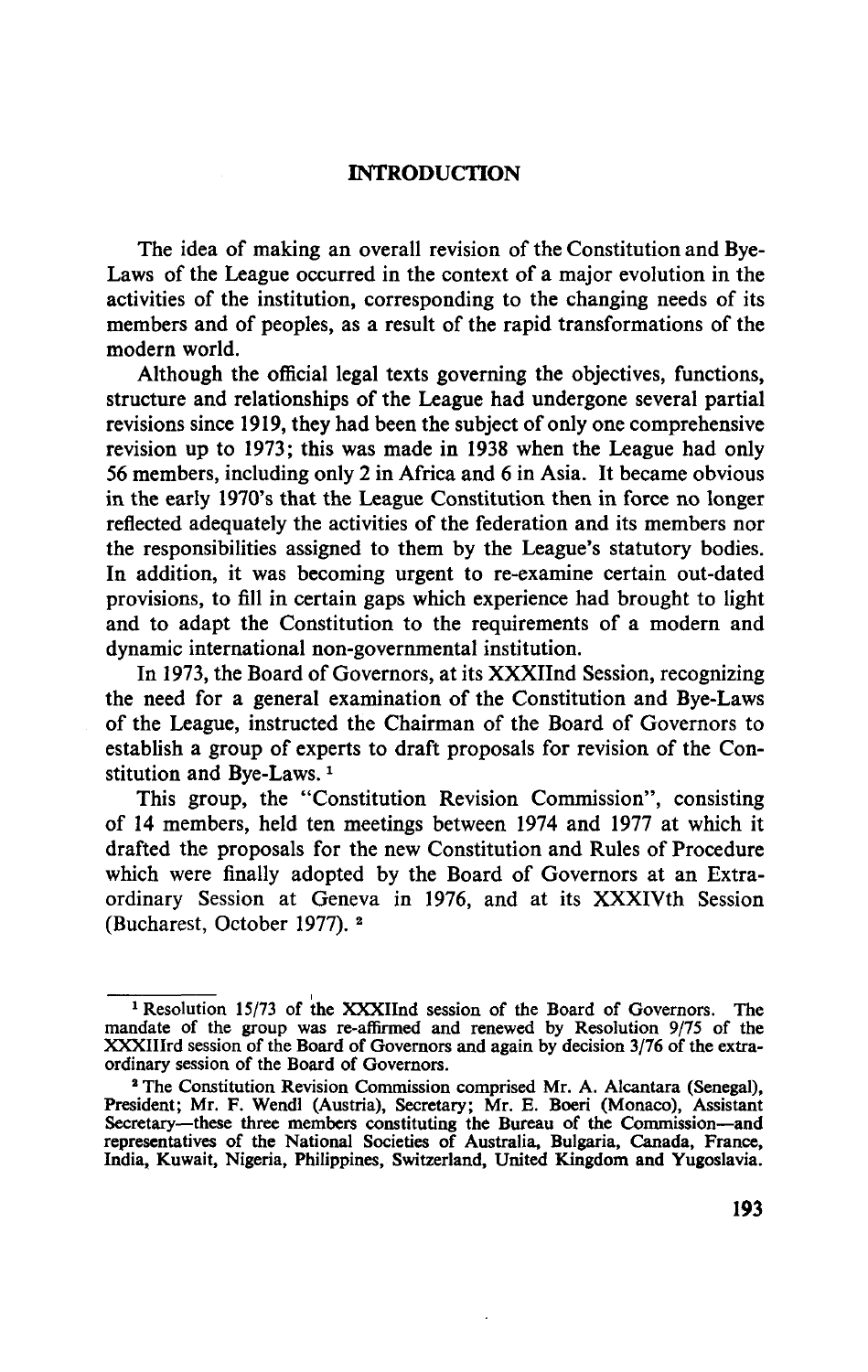Three categories of principles guided the Commission throughout all of its work.

First of all, it was concerned to supply the League with a legal instrument as precise and complete as possible, reflecting the humanitarian activities of the National Societies and their federation and also taking into account the new needs and prospects for development ot the League and its members, at a time when the mission and functions of the Red Cross were the subject of a global re-appraisal.<sup>3</sup>

This was followed by the need to carry out a general and profound study of fundamental questions relating to the different fields in the structure and activities of the League, in the spirit of Resolution No. 15 of the Board of Governors at Teheran, prior to the drafting of the final versions of the legal texts. These fundamental questions dealt with the object and functions of the League, the principal and subsidiary bodies of the League, the members of the League, relations between the League and other institutions of the International Red Cross and other international organizations, and with the finances and management of the League.

Finally, and above all, it was important to enable the National Societies to express their views on the revision of the statutory texts and to make their suggestions so that the work should truly be the expression of effective participation by all the members of the federation in the drafting of the Constitution which was of concern to all of them 4 .

The Constitution Revision Commission and the staff for the Reappraisal of the Role of the Red Cross kept each other constantly informed about their respective work concerning legal questions of interest to the League. On many subjects, the proposals of these two bodies were in agreement. There was also close co-operation between the ICRC and the Constitution Revision Commission with regard to the study of texts concerning the functions of the League and co-operation between the ICRC and the League.

The President of the League appointed Prof. H. Haug (Switzerland) as Liaison Officer between the Commission and the Committee of the Chairman and Vice-Chairmen. He also appointed Prof. J. Patrnogic, former Secretary Genera

<sup>&</sup>lt;sup>3</sup> See An Agenda for Red Cross, 1975 (hereinafter referred to as the Tansley Report), a re-appraisal of the role of the Red Cross assigned to Mr. Tansley by the Board of Governors (Resolution No. 2) in 1971.

<sup>&</sup>lt;sup>4</sup> National Societies were five times invited to submit their comments and suggestions on the revision of the Constitution (May 1974) and on successive drafts of the Constitution and of the Rules of Procedure worked out by the Commission (October 1974, April 1975, March 1976, October 1976 and August 1977).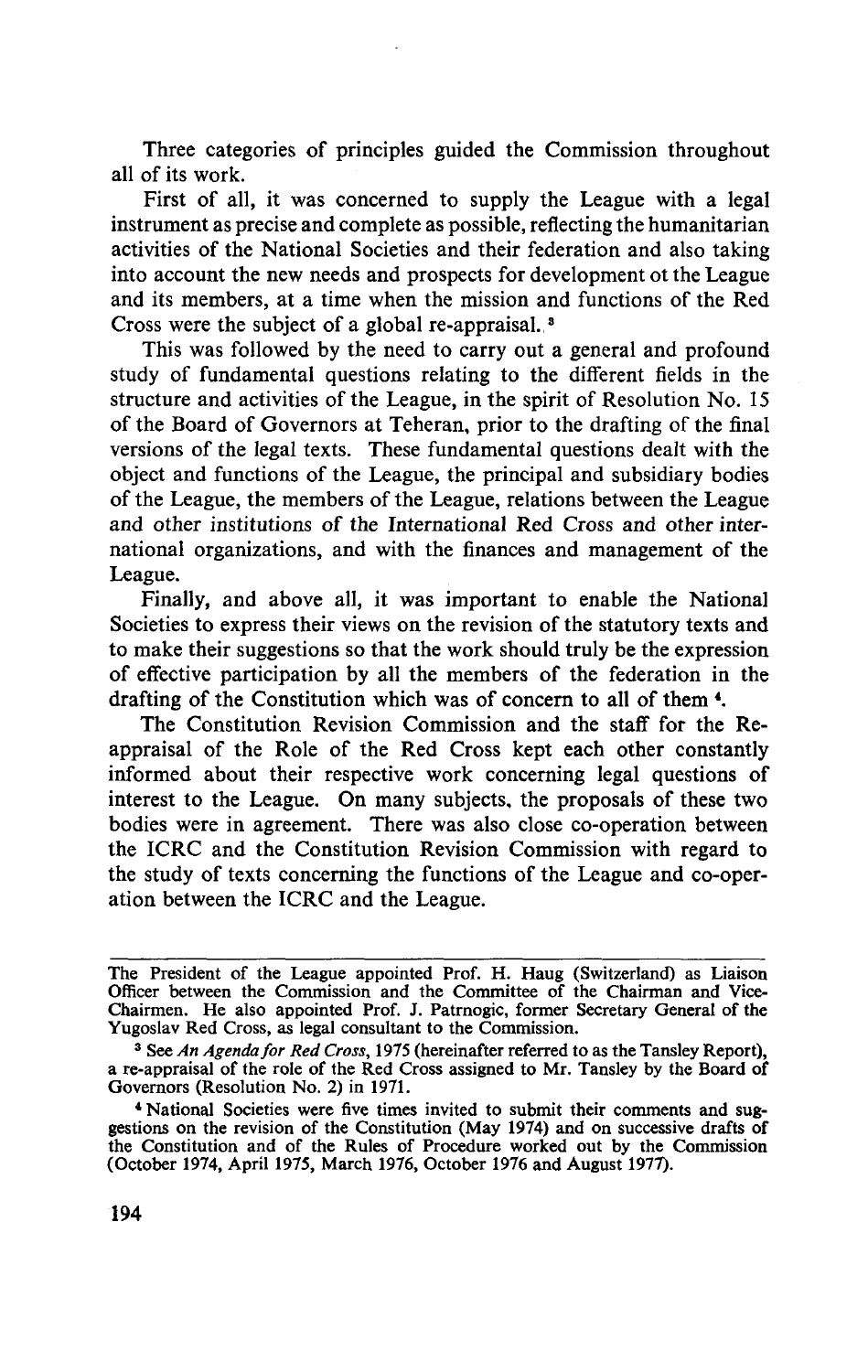#### **I. STRUCTURE, OBJECT AND FUNCTIONS OF THE LEAGUE**

The principles governing the structure, object and functions of the League are referred to in the International Red Cross Statutes, adopted by the International Red Cross Conference in 1928 and revised in 1952.

From the outset of its work, the Constitution Revision Commission, recognizing the interdependence between the International Red Cross Statutes and the Constitution of the League, applied itself to examining the various provisions of the Statutes of the International Red Cross insofar as these related to the structure of the League, that is to say, the status of the League as the international federation of the National Societies of the Red Cross, Red Crescent, Red Lion and Sun, the object and functions of the League and relations between the League and the ICRC.

The question arose as to whether it was possible to develop the structure, object and functions of the League, as these were defined by the Statutes of the International Red Cross in Article 7, paragraphs 1, 2 and 3, and repeated in Articles 1, 3, 4, 5 and 6 of the Constitution of the League as adopted in 1969.

Several explanatory and interpretative studies of these provisions showed that both the ICRC and the League could change their respective fundamental legal instruments, under the express condition that such alterations should not be contradictory to the Statutes of the International Red Cross.

It is useful to recall that prior to the adoption of the Statutes of the International Red Cross in 1928, ICRC President Max Huber stated, in a comment on Article 8 of these Statutes, relating to co-operation between the ICRC and the League, that it was not possible to establish a rigid and comprehensive division between the respective domains of the International Committee and the League. While maintaining their own responsibilities, these two institutions were committed to close co-operation in fields affecting the activities of both. In view of the multiplicity of the tasks of the Red Cross and the moral status it had in international affairs, it was dangerous to crystallize into rigid definitions activities which, to preserve their full value, had to be adapted to circumstances.<sup>5</sup>

<sup>6</sup> Max Huber, at the Thirteenth International Red Cross Conference (The Hague, October 1928). *Compte rendu de la Conference,* pp. 102-103.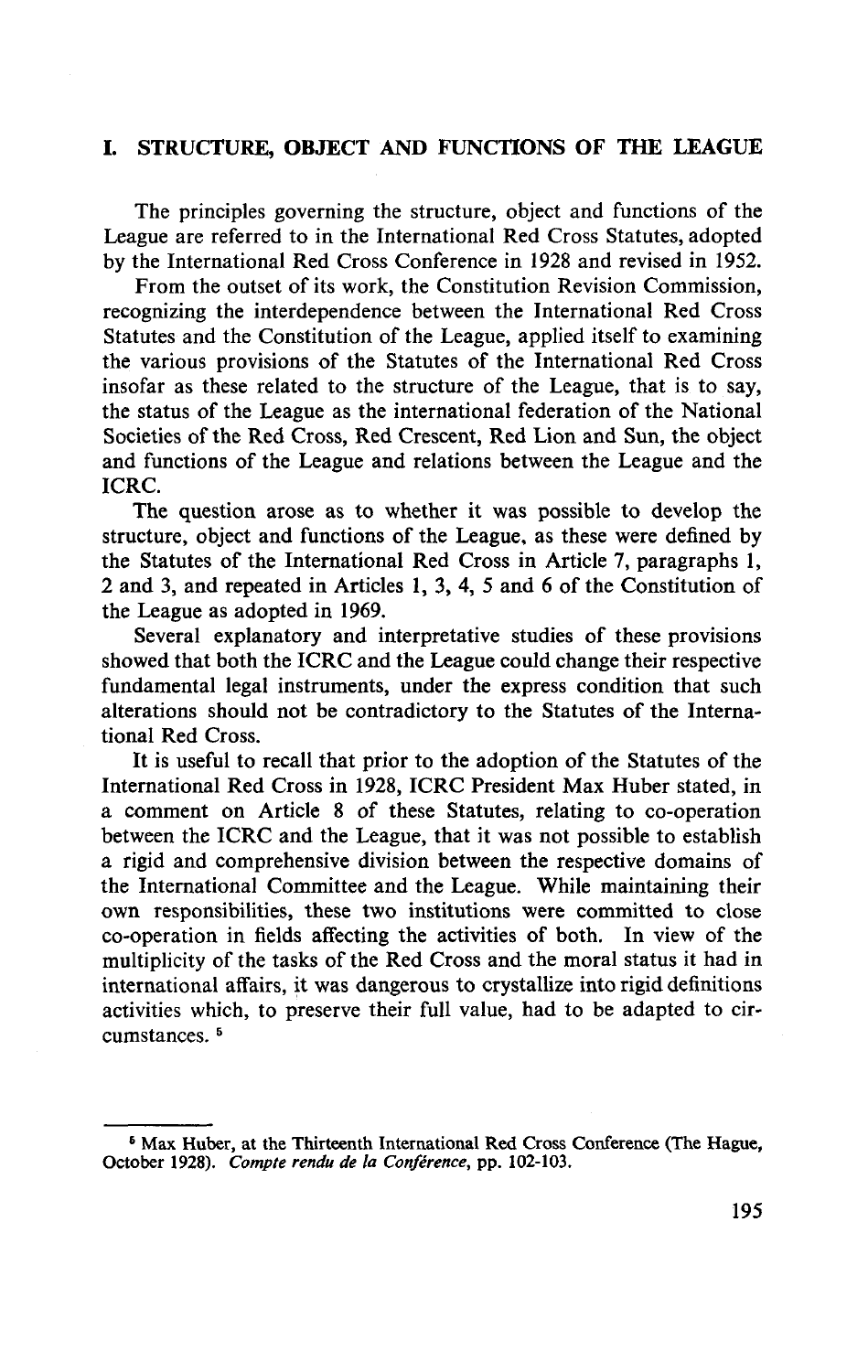These remarks and commentaries by Max Huber, author of the first draft of the Statutes of the International Red Cross, have not only maintained their full original force, but have also been confirmed by the practical experience of all members of the International Red Cross.

Modifications of the International Red Cross Statutes, adopted by the Eighteenth International Red Cross Conference in 1952, maintained intact not only the "fictional structure" of the International Red Cross, but also the authority of the International Red Cross Conference. Furthermore, the revisions fully respected the independence of the institutions of the International Red Cross.

As Max Huber explained, it was not a matter of creating a new and highly structured international organization which, logically, could impose itself upon the three principal components of the Red Cross, that is, the National Societies, the ICRC and the League. What did matter was "to preserve intact and to affirm the elements already in existence" and to find a formula for complete harmonization of the activities of these elements, while respecting their complete independence.

In addition, it is essential to bear in mind that the International Red Cross Conference, the highest deliberative authority of the International Red Cross, cannot change either the fundamental legal instruments of the ICRC or those of the League, and that neither the ICRC nor the League can take any decision contrary to the Statutes of the International Red Cross or to the Resolutions of the Conference. • Furthermore, Article 4, paragraph 4 of the International Red Cross Statutes specifies that "The Constitution and the powers of the Board of Governors are laid down in the Constitution of the League". In other words, only the Constitution of the League can establish the powers of the supreme organ of the League.

In the same way, the 1951 Agreement between the ICRC and the League, revised in 1969, specifies clearly in its Preamble that the respective functions of the ICRC and of the League "are, in their principles, established by Articles VI (for the International Committee) and VII (for the League) of the Statutes of the International Red Cross".

The Constitution Revision Commission thus reached the conclusion that the contradiction between Article 7, paragraph 2, of the International Red Cross Statutes, which defines the status, object and functions of the League, and Article 7, paragraph 1, which specifies that the League "is governed by its own Constitution" is only an apparent

**<sup>•</sup>** *Statutes of the International Red Cross,* **Art. 2 (6).**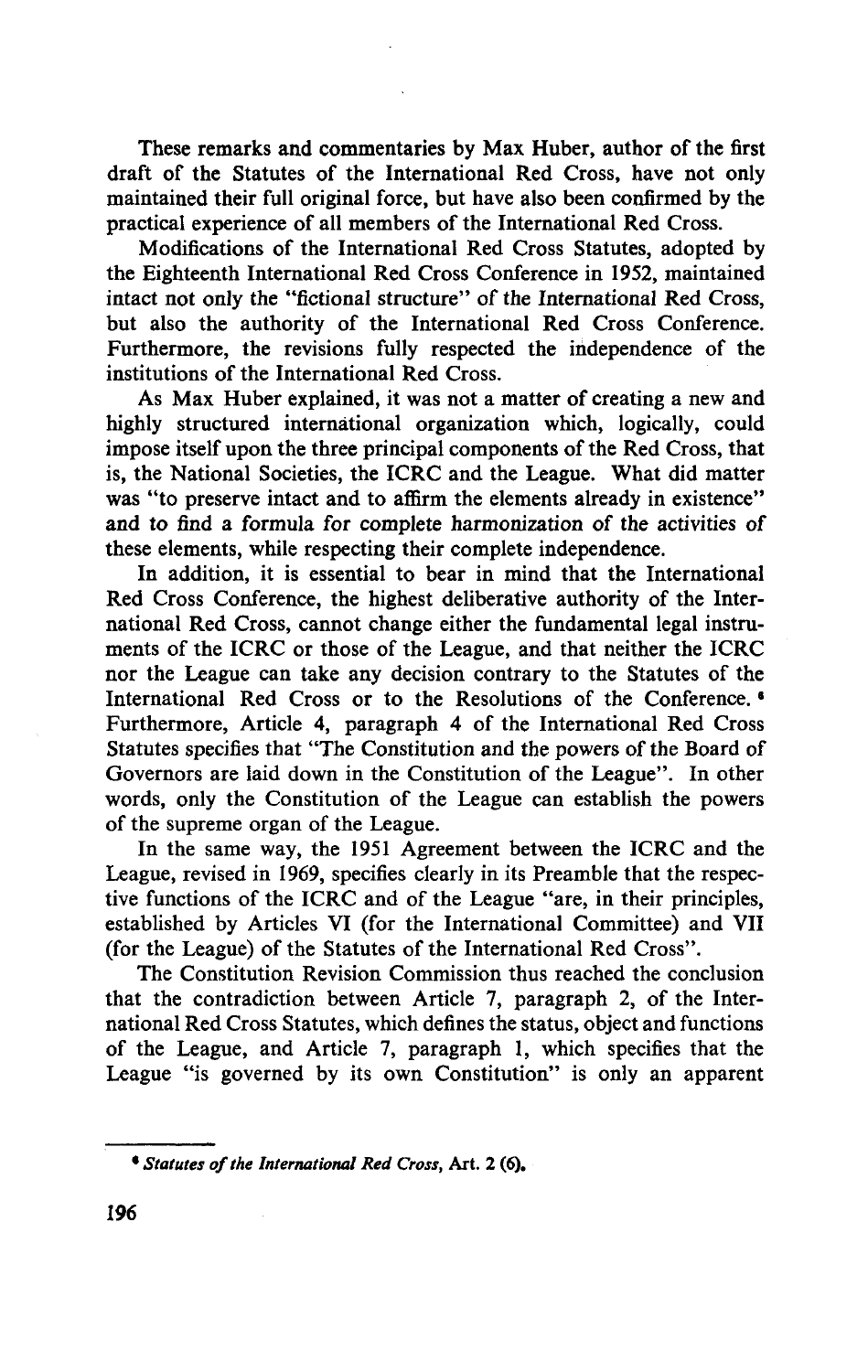contradiction and that in reality Articles 6 and 7 of the International Red Cross Statutes lay down the framework and principles of ICRC and League activities, while the objects and functions of the two institutions are formulated in a more detailed manner in their respective legal instruments and can be developed by new rules adapted to new conditions.

The principles set forth in Article 7 of the International Red Cross Statutes are repeated in the revised Constitution, but, to the extent necessary, the enumeration of the functions of the League has been supplemented and specified, even though certain of these functions are not mentioned in the International Red Cross Statutes. The decision to this effect met the wishes of many National Societies which had expressed themselves in favour of the adaptation and extension of both the object and functions of the League.

#### **Fundamental Principles and mottos**

The Preamble to the Constitution of the League includes both the Fundamental Principles upon which Red Cross action depends and a kind of guide for the humanitarian activities of members of the federation as implied in the two mottos of the International Red Cross.

Since the League is a constituent part of the International Red Cross, whose highest deliberative body, the International Conference, at its twentieth session, proclaimed the Fundamental Principles upon which the action of the Red Cross depends, it was considered necessary for the League to affirm in its Constitution the adherence of its members to these Principles.<sup>3</sup>

Taking into account suggestions made by certain National Societies and referring to the decision of the Board of Governors, adopted at its XXVIth session at Prague (1961) and formulated in Resolution XLIV, the Constitution Revision Commission introduced into the Preamble the mottos "Inter Arma Caritas" and "Per Humanitatem ad Pacem" which express the ideal of the Red Cross movement as a whole.

<sup>&</sup>lt;sup>7</sup> The Constitution Revision Commission did not consider suggestions made by some Societies for the review or revision of the Principles, which only the International Red Cross Conference is empowered to do. Nor did the Commission analyze the legal validity of the Fundamental Red Cross Principles a in Stockholm in 1948. These principles were re-affirmed by the 18th International Red Cross Conference.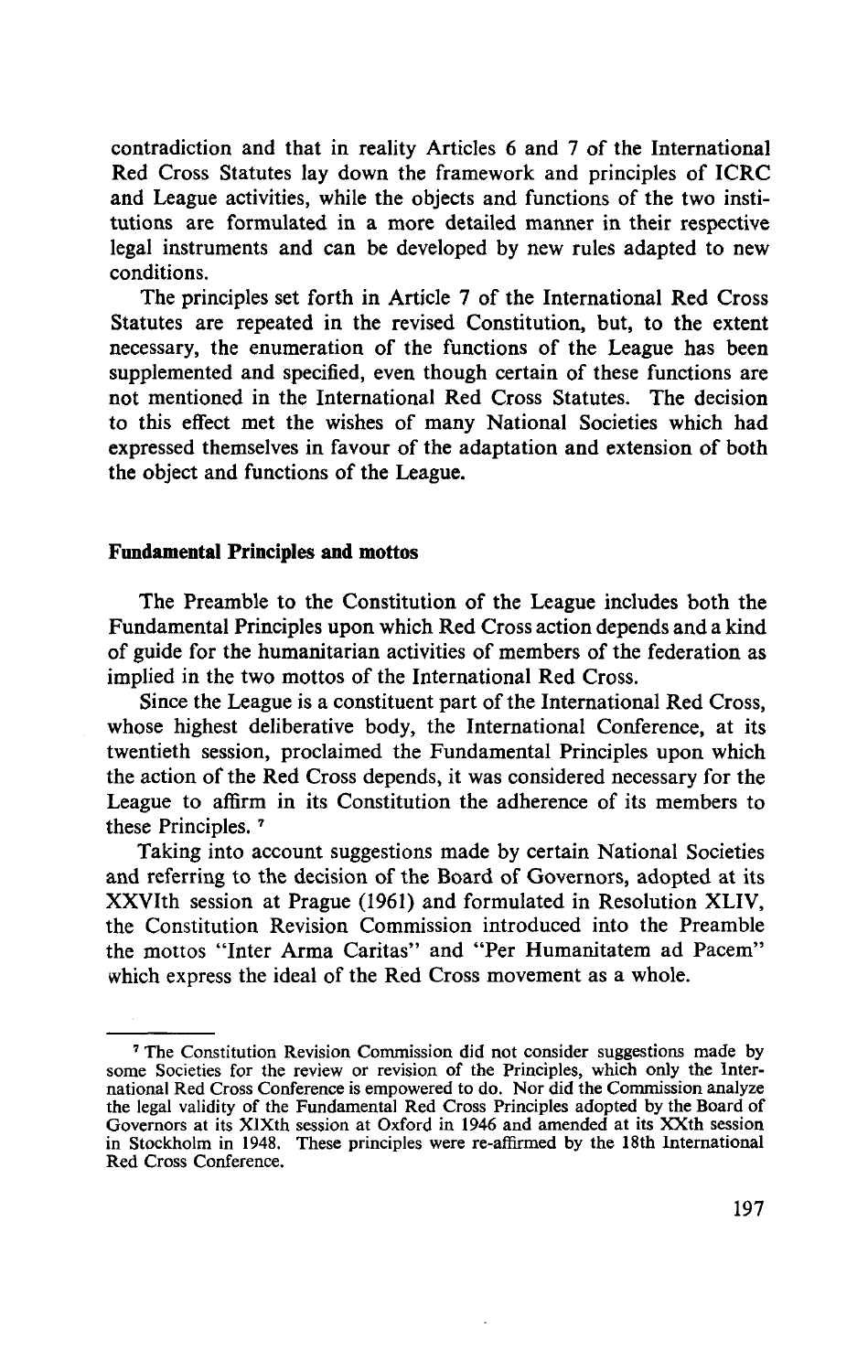#### **Status of the organization**

The new Constitution of the League reaffirms the status of the organization as the international federation of the National Red Cross, Red Crescent and Red Lion and Sun Societies, a corporate body and a constituent part of the International Red Cross.

Difficulties arose when the Commission considered changing the name of the organization. A certain tendency manifested itself in favour of a name expressing the nature of the institution, i.e. "The World Federation of National Societies of the Red Cross, Red Crescent and Red Lion and Sun". Other opinions gave emphasis, as had Mr. Tansley in his report, <sup>8</sup> to the fact that the name "League of Red Cross Societies" during the 57-year existence of the institution had acquired a historic and moral force which it would be dangerous to bring into question. • The latter view finally prevailed, although it was decided that the letterheads and publications of the League would henceforth have, in addition to the official title, "The League of Red Cross Societies", and the three symbols, the words "International Federation of National Red Cross, Red Crescent and Red Lion and Sun Societies". <sup>10</sup>

#### **General object**

The fundamental rule concerning the object of the League is formulated in a general and flexible manner in the International Red Cross Statutes. The same formulation of the object of the League was also introduced into the Constitution of the League in 1969.<sup>11</sup>

It was regarded as essential to develop this fundamental rule in the new Constitution of the League, in a form which would reflect the dynamic adaptation of the League to new requirements and would take into account the practices of the federation and the National Societies and their experience in recent years.

The new article devoted to the general object reads as follows:

"The general object of the League is to inspire, encourage, facilitate and promote at all times all forms of humanitarian activities by the

<sup>8</sup> Tansley Report, p. 102.

<sup>&</sup>lt;sup>9</sup> It was pointed out also that the name of the League had been officially introduced into the June 1977 Protocols additional to the Geneva Conventions.

<sup>&</sup>lt;sup>10</sup> *Rules of Procedure*, Rule 1.3.<br><sup>11</sup> Statutes of the International 1

*Statutes of the International Red Cross,* Art. 7(2) and the 1969 *Constitution of the League,* Art. 3.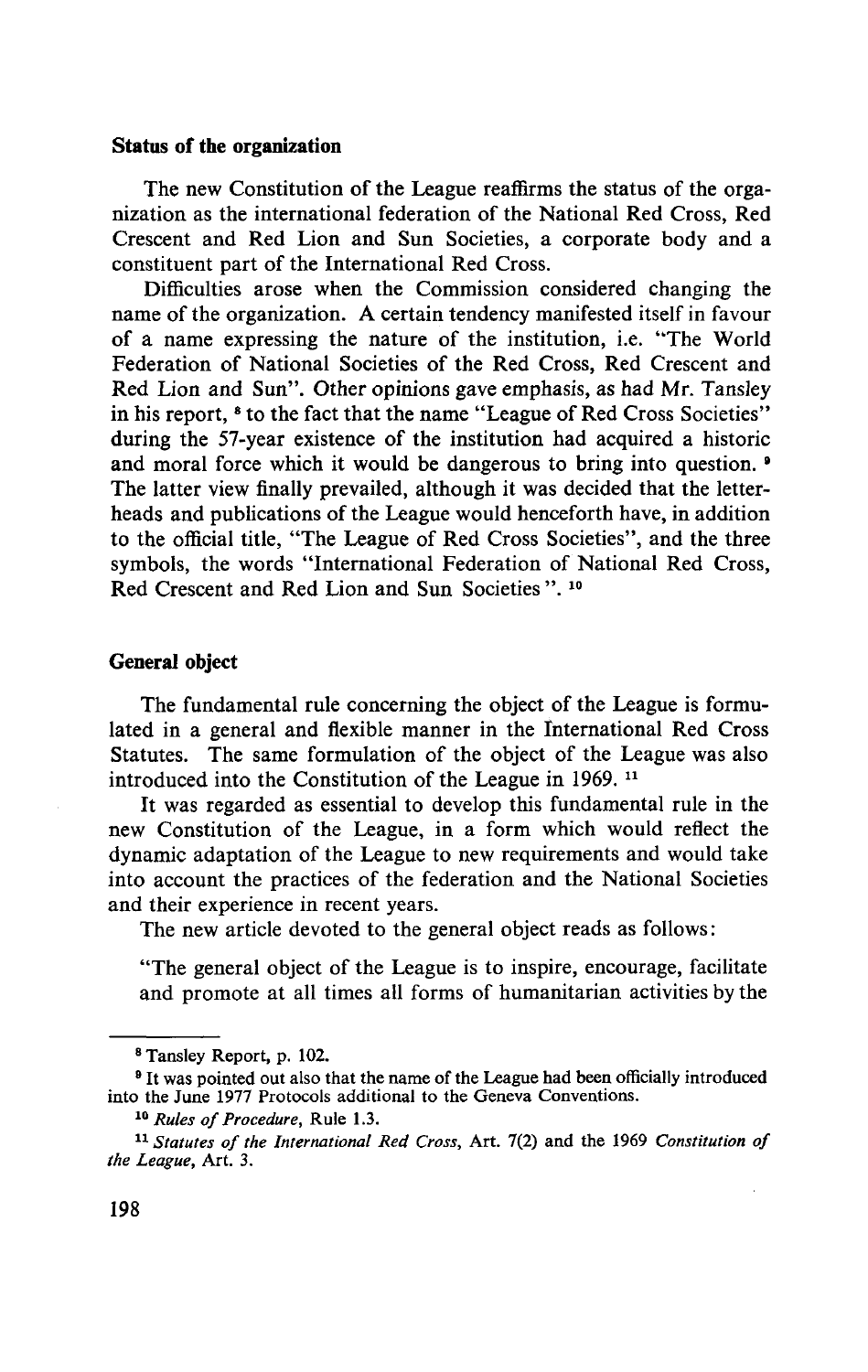National Societies with a view to preventing and alleviating human suffering and thereby contributing to the maintenance and the promotion of peace in the world."

This provision gives emphasis at the outset to the fundamental object pursued by the League, "to inspire, encourage, facilitate and promote at all times all forms of humanitarian activities by the National Societies". It gives this a further dimension insofar as this humanitarian action, with the aim of preventing and alleviating human suffering, corresponds to the Fundamental Red Cross Principle of Humanity. As proposed by many National Societies, the wording of the general object of the League gives emphasis to the institution's contribution to the maintenance and promotion of peace in the world as an obvious consequence of the humanitarian action of the National Societies and their federation.

## **Functions**

The provisions in the 1969 Constitution relating to the fundamental functions of the League were incomplete. It was essential not only to supplement and specify these functions but also to develop them by taking into account the new necessities and new perspectives for League development. It also appeared necessary to systematize the presentation of these functions and study them in a logical order.

Meeting the desires of National Societies, the new provisions, in Article 5 of the Constitution, first give emphasis to the fundamental functions of the League, specific to the federation, listed in Article 7, paragraph 3, of the Statutes of the International Red Cross:

- "to act as the permanent organ of liaison, coordination and study between the National Societies and to give them any assistance they might request;
- "to encourage and promote in every country the establishment and development of an independent and duly recognized National Red Cross Society."

They then add the federation's relief obligations, which were not referred to in the previous Constitution:

- "to bring relief by all available means to all disaster victims;
- "to assist the National Societies in their disaster relief preparedness, in the organization of their relief actions and in the relief operations themselves;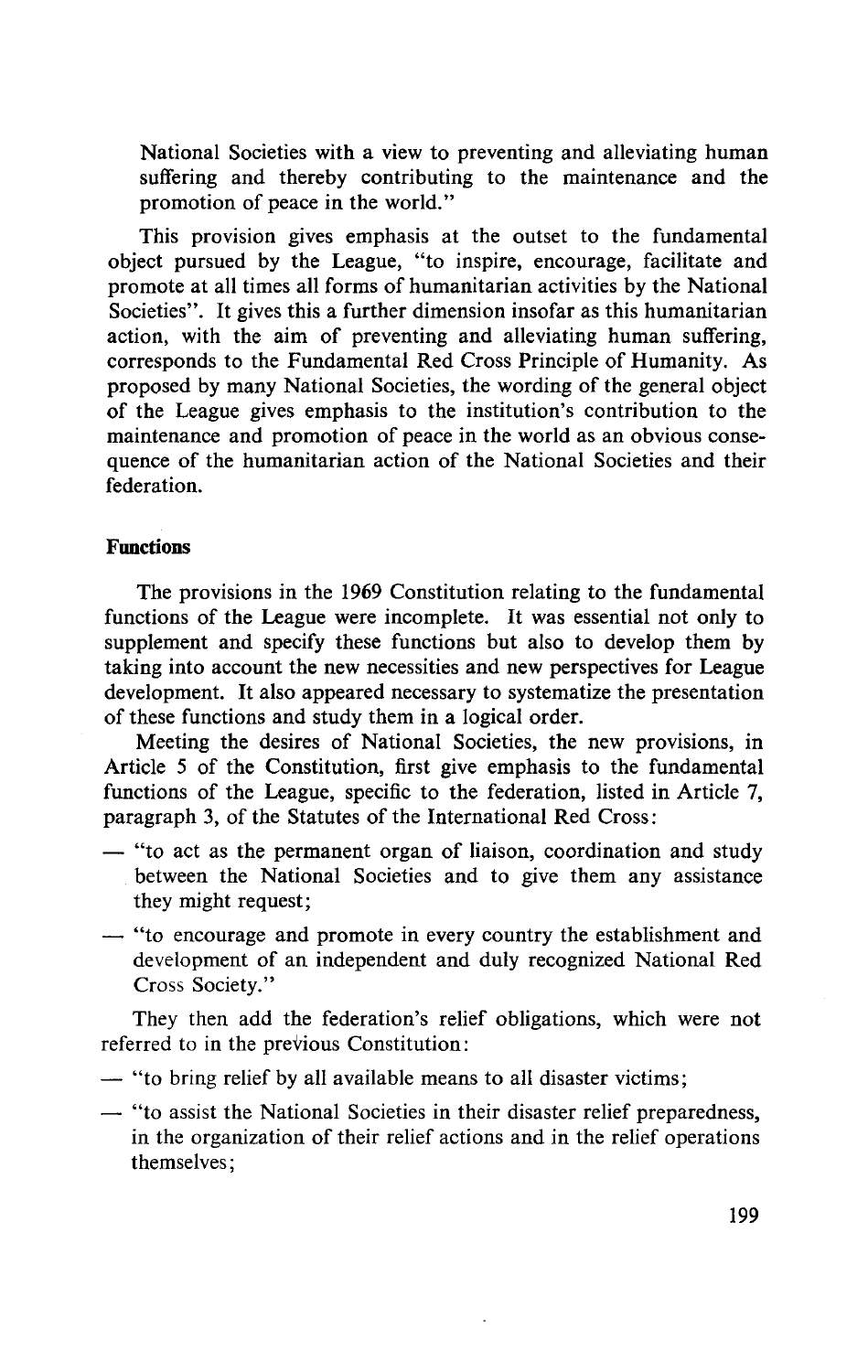- "to organize, co-ordinate and direct international relief actions in accordance with the Principles and Rules adopted by the International Conference of the Red Cross;
- "to bring help to victims of armed conflicts within the framework of the agreed functions of the League as a member of the International Red Cross, in accordance with the agreements concluded with the International Committee of the Red Cross (ICRC)."

With regard to the latter provision, the expression "in accordance with the agreements concluded with the ICRC" was added after consultation with the ICRC. This constitutes a reference to the ICRC-League Agreement of 1951, renewed in 1969, which specifies that "where there is an international war, civil war, blockade or military occupation... when the intervention of a neutral intermediary is not or is no longer necessary, the ICRC shall reach agreement with the League with a view to associating it with the relief action or even handing over to it the entire responsibility".<sup>12</sup>

The importance of these functions increases the scope of Article 4 of the Constitution, "General Object", in which it is specified that the League must ".. . facilitate and promote at all times all forms of humanitarian activities by the National Societies." A broad interpretation of this article provides in all cases for relief to victims of armed conflicts as well as to those of natural disasters.

The other functions deal mainly with the action of the League on behalf of National Societies to enable them to participate in activities to protect the health of the population and promote social welfare, in co-operation with the responsible national authorities.

The League also had the responsibility to encourage and co-ordinate between National Societies the exchange of ideas designed to inculcate humanitarian ideals in children and young people and to develop friendly relations between young people of all countries. It will also assist National Societies to recruit members from the population as a whole and to inculcate among them the Principles and ideals of the Red Cross.

There is in addition a provision for the League to assist the ICRC in the promotion and development of international humanitarian law and collaborate with it in the dissemination of knowledge of this law and of the Fundamental Principles of the Red Cross among the National Societies.

<sup>12</sup> ICRC-League Agreement, 1951 (renewed in 1969), Section I, Art. 2.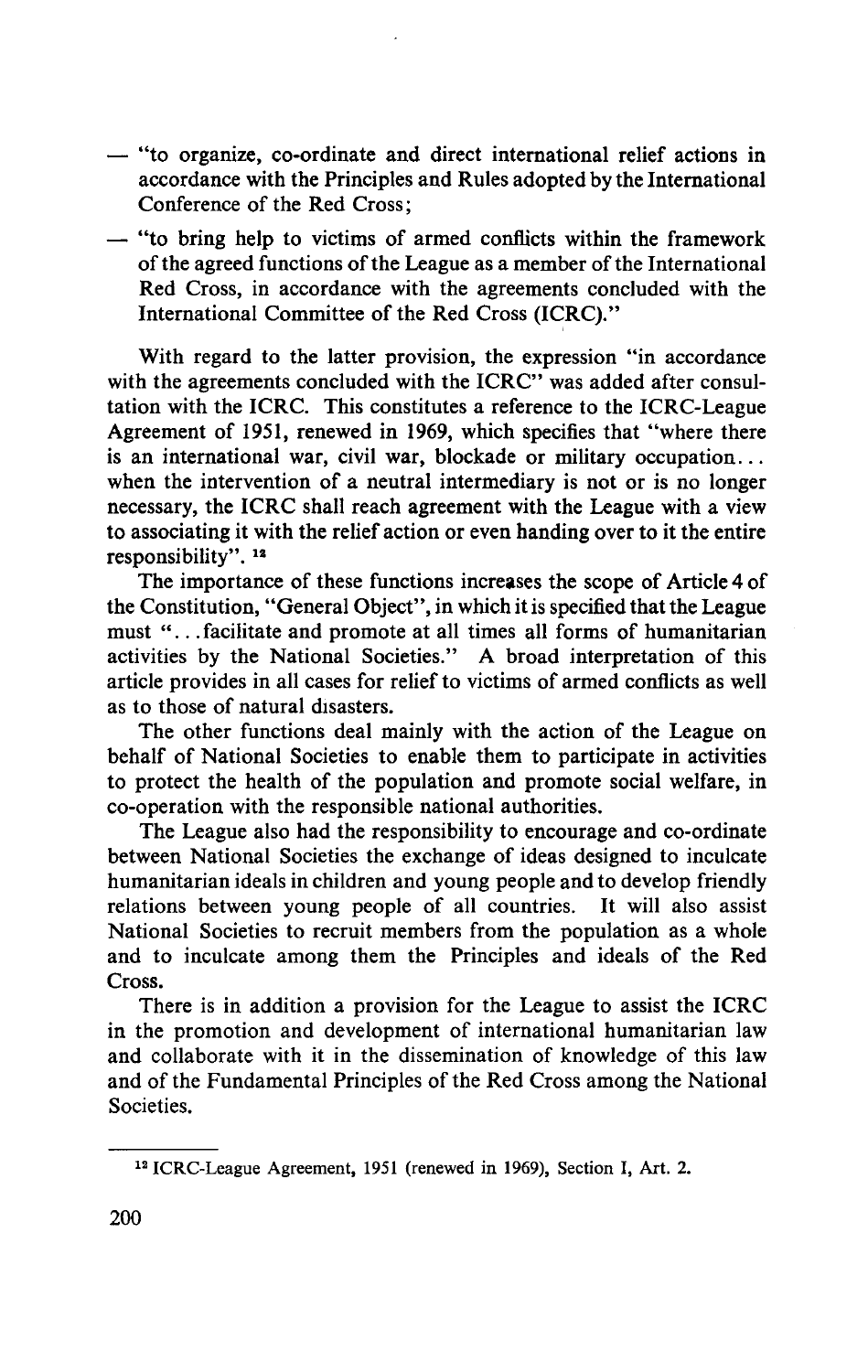This provision respects the traditional role of the ICRC, which is reaffirmed by the Geneva Conventions and by the ICRC-League Agreement of 1951/1969, but it also corresponds to the desire of National Societies to have the federation take a greater part in the promotion of humanitarian law, which is in complete conformity with resolutions adopted by International Red Cross Conferences and by the Board of Governors.<sup>13</sup>

### **H. CO-OPERATION WITH THE ICRC**

All of the legal texts in force, the Statutes of the International Red Cross, the Statutes of the International Committee of the Red Cross, the Constitution of the League and the Agreement between the ICRC and the League of 1951/1969, call for regular liaison between the ICRC and the League to co-ordinate and harmonize their respective activities.

Accordingly, and to comply with the wishes of National Societies, the new Constitution contains an article which reaffirms the provisions of Article 8 of the Statutes of the International Red Cross.<sup>14</sup> There is in addition, provision for meetings between representatives of the two organizations at least once a month.<sup>15</sup>

This article also develops the provisions of the Statutes of the International Red Cross to the extent to which the League maintains "privileged relations" with the ICRC, recognizing it as an observer entitled to participate in meetings of the Assembly. This legal provision is more specific than is provided for in Article 7 (XIV) of the Agreement between the ICRC and the League which states: "As a complement to Article VIII of the Statutes of the International Red Cross it is anticipated that

<sup>14</sup> "The International Committee of the Red Cross and the League of Red Cross Societies shall maintain contact with one another in order to co-ordinate their activities as far as possible and avoid overlapping."

<sup>&</sup>lt;sup>13</sup> Resolution VII of the Twenty-third International Red Cross Conference (Bucha-rest, October 1977),

<sup>&</sup>quot;2. invites National Societies to intensify their efforts, in collaboration with their governments, for the dissemination of knowledge of international humanitarian law and of its principles as widely as possible among the

<sup>&</sup>quot;3. the ICRC and the League to lay down guidelines for their cooperation in this sphere of dissemination in order to give more effective help to National Societies in drawing up programmes of activities concerning the diss of knowledge of international humanitarian law and the training of national officers in this field".

*League Constitution,* Art. 32.3.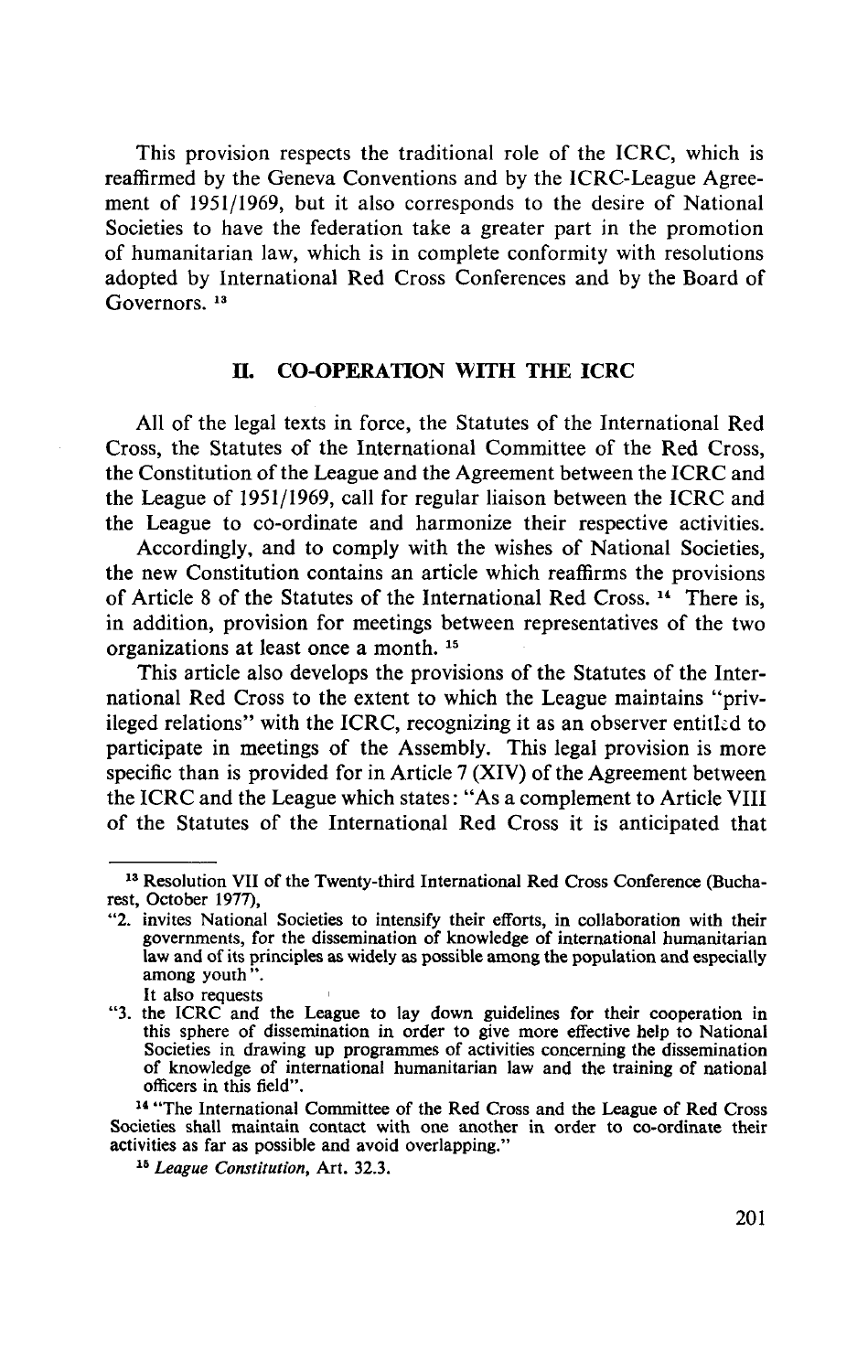representatives of each Institution should be invited to meetings of the governing bodies of the other whenever a question of common interest is being discussed. Representatives so invited may take part in the discussions, but shall not be entitled to vote."

In addition, at the suggestion of the ICRC, this article contains a clause to the effect that "The League shall conclude with the ICRC the agreements required to ensure a harmonious development of their respective activities."

This refers not only to the Agreement of 1951/1969 but also to numerous special arrangements made by the ICRC and the League to deal with various situations of armed conflicts.

The new Rules of Procedure also contain certain provisions concerning co-operation with the ICRC, authorizing the Secretary General to maintain permanent liaison between the Secretariats of the League and of the ICRC.

It should be noted as well that the new Constitution has a provision under which the League shall maintain such relations as it deems appropriate with international governmental and non-governmental organizations.

## **in. MEMBERS OF THE LEAGUE**

Provisions concerning the qualifications of National Societies as members of the League, their admission and suspension, as contained in the 1969 Constitution, had to be made more specific.

Some views were expressed to the effect that the problem of membership in the federation could be resolved independently of the Statutes of the International Red Cross, which would mean that recognition of a National Society by the ICRC would not be a necessary condition for admission to membership in the League. Others insisted that recognition by the ICRC was a necessary condition for admission.

In view of the complex character of the subject, involving not only the ICRC but also the Statutes of the International Committee of the Red Cross, it was decided to maintain the *status quo.* while specifying in the Constitution and Rules of Procedure the conditions for membership and the procedure for admission of a National Society. The decision finally reached shows that in this particular case a pragmatic solution, based on common experience for many years, took precedence over a purely legal solution.

The Constitution has a provision enumerating the fundamental conditions under which a National Society becomes a member of the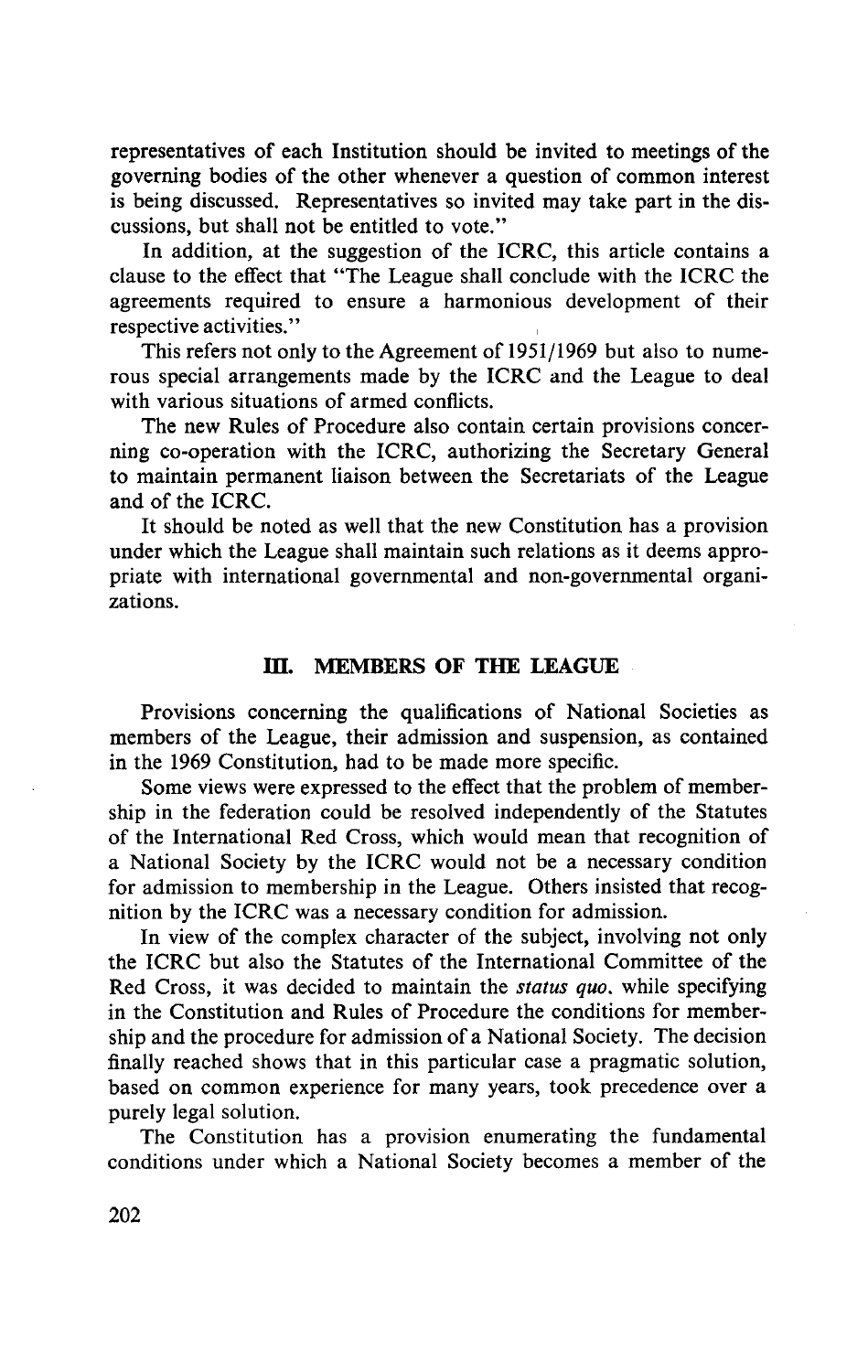League. The National Society must be officially recognized by the government of its country, must undertake to respect the Fundamental Principles of the Red Cross and act in accordance with those Principles; it must belong to a country in which there is no other National Society and its activity shall cover the whole country; it must undertake to respect the provisions of the Constitution.

The process involved in recognition and admission of a National Society, one which was recommended by the Tansley Report, <sup>16</sup> had already been provided for in the ICRC-League Agreement of 1951/ 1969.<sup>17</sup> It has now been codified in the League's Rules of Procedure which not only specify the procedure for applications for admission by National Societies but also define the procedures for examination by the ICRC and the League of applications for recognition and admission. The Secretary General, in conjunction with the competent representatives of the ICRC, examines the documents submitted by the applicant Society to determine whether the conditions for recognition and admission are satisfied.<sup>18</sup>

The suspension and exclusion of member Societies presented a difficult problem. Recognizing that these measures would necessarily be exceptional, the Constitution Revision Commission adopted the point of view of Mr. Tansley who considered that "suspension should be an adequate penalty which at the same time offers the offending Society an incentive to return to a normal status". <sup>18</sup>

The new Constitution no longer refers to expulsion but specifies the criteria and consequences of suspension and introduces procedures for reinstatement.

The introduction of an article on the rights and duties of National Societies constitutes an important innovation. It deals with the most important rights and duties of the National Societies, members of the federation, while recognizing that other rights and duties of the member Societies are provided for in several articles of the Constitution which regulate the functioning of the bodies and the activities of the federation.

With regard to the duties of the Societies, it is necessary to stress the distinction between the decisions taken by the General Assembly, which must be applied by the member Societies, and recommendations adopted

<sup>&</sup>lt;sup>16</sup> Tansley Report, p. 96.

<sup>17</sup> ICRC-League Agreement, art. 7/VIII.

<sup>&</sup>lt;sup>18</sup> *Rules of Procedure*, Rule 21.2.<br><sup>19 Tonelay Penert n. 102</sup>

<sup>&</sup>lt;sup>19</sup> Tansley Report, p. 103.